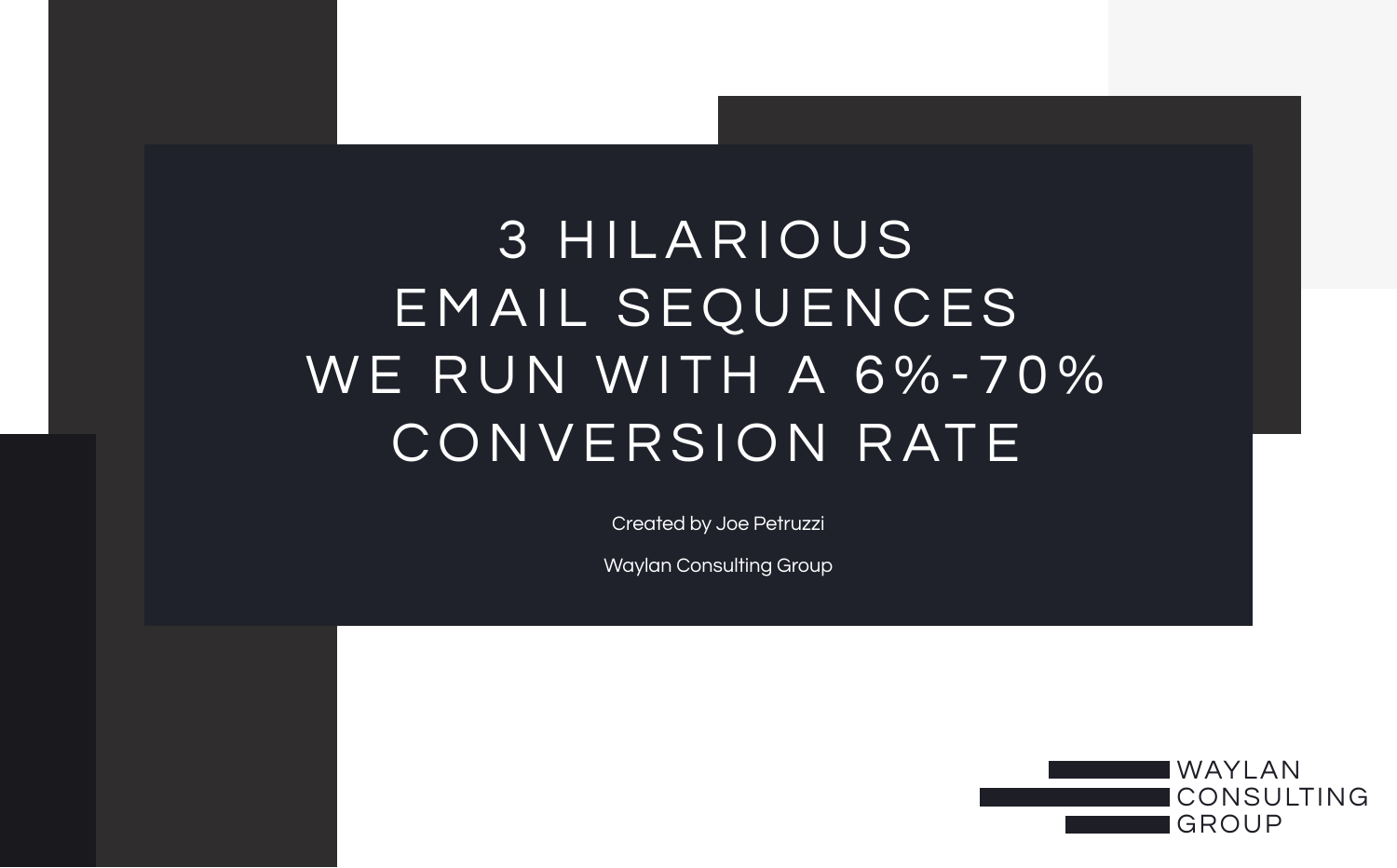## INTRODUCTION

If you're a B2B SaaS, you KNOW outbound marketing is super difficult and discouraging.

People are being spammed on LinkedIn and email every day, and the value of each of those messages get's lower and lower as time moves on.

For outbound to still work in this saturated market, you've got to be smart with your outreach.

If you've ever sent a LinkedIn connection or follow up message with a pitch, cold email, or a DM anywhere on social and didn't get any calls from it, it's not your fault.

In B2B SaaS, everyone sells the "tools" like automation softwares, integrations, etc. and confirms THAT is what you need to land demos.







But no one focuses on WHAT to say.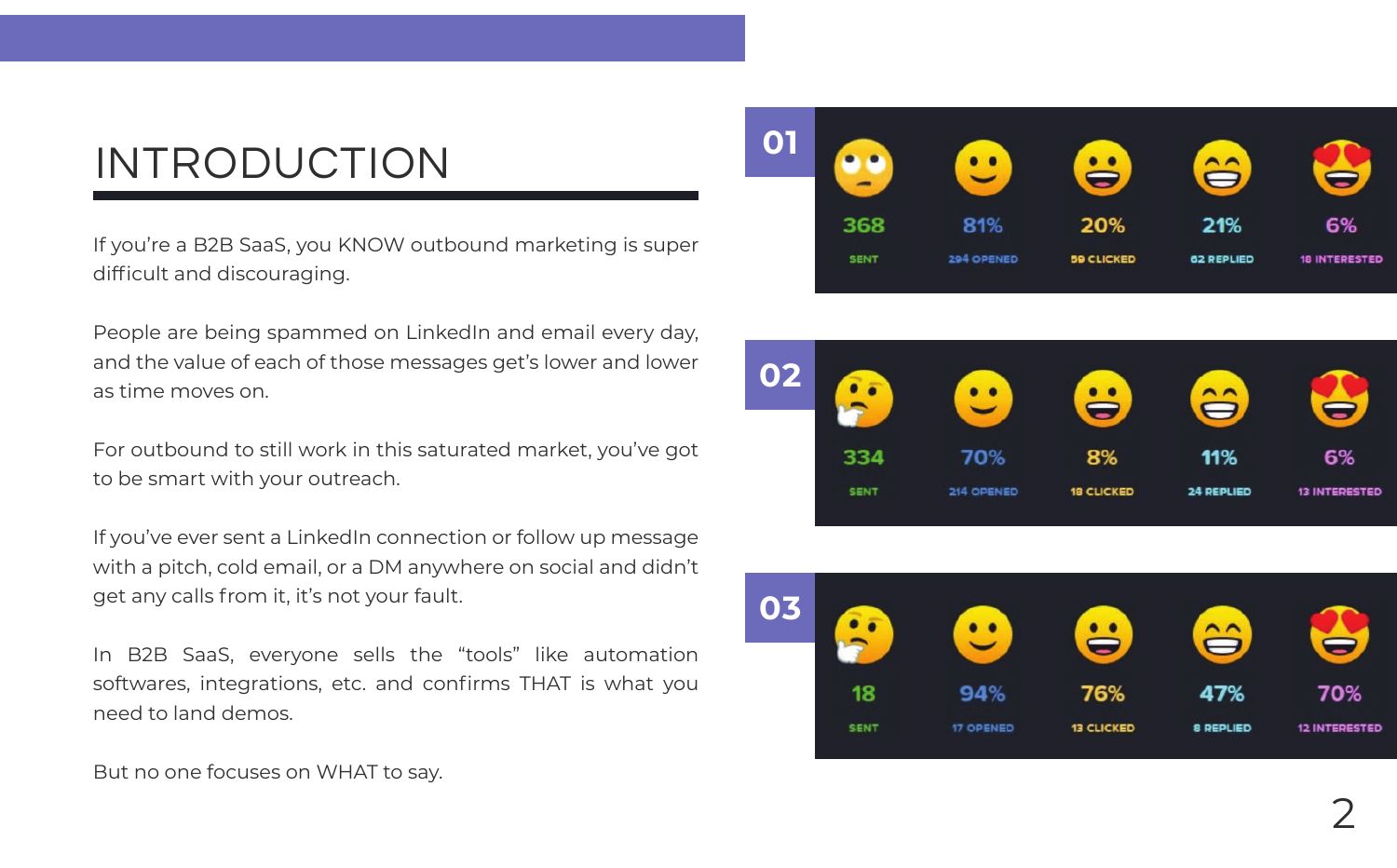Who cares right? It's only the most important part of the entire campaign lol

#### Pay attention if you are a:

1. B2B SaaS founder who has failed with outbound email sequences in the past and wants to actually land demos 2. B2B SaaS founder who wants to leverage an unfairly-profitable acquisition stream

**To make cold emails yield a 6%-70% conversion-to-demo rate, you need to become an outbound engineer and carefully design and build a cadence with a clear storyline, unique angle, and automated contingencies**

The only method of implementing this effectively is consulting a firm who's focuses 100% of their time on this subject, or having the founder spend years mastering humor, creativity and psychology.

### **Who else is using this?**

[SQUAVA] - 6X'd Monthly Demos in 90 Days [V.One] - 4X'd Monthly Demos in 60 Days [WeWyll] - 0% to 20% Cold Email Conversion Rate in 6 Weeks [Waylan] - 3X'd & 2X'd Monthly Demos in 60 Days Respectively

### **Who are we, why are we doing this?**

We're an outbound marketing consulting firm who's put 100% of our time on mastering modern outbound marketing and applying what we've found that works to the market.

Some of our clients have been featured in TechCrunch, Yahoo and Entrepreneur.com

With that out of the way, let's get into the **3 hilarious email sequences we run with a 6%-70% conversion rate**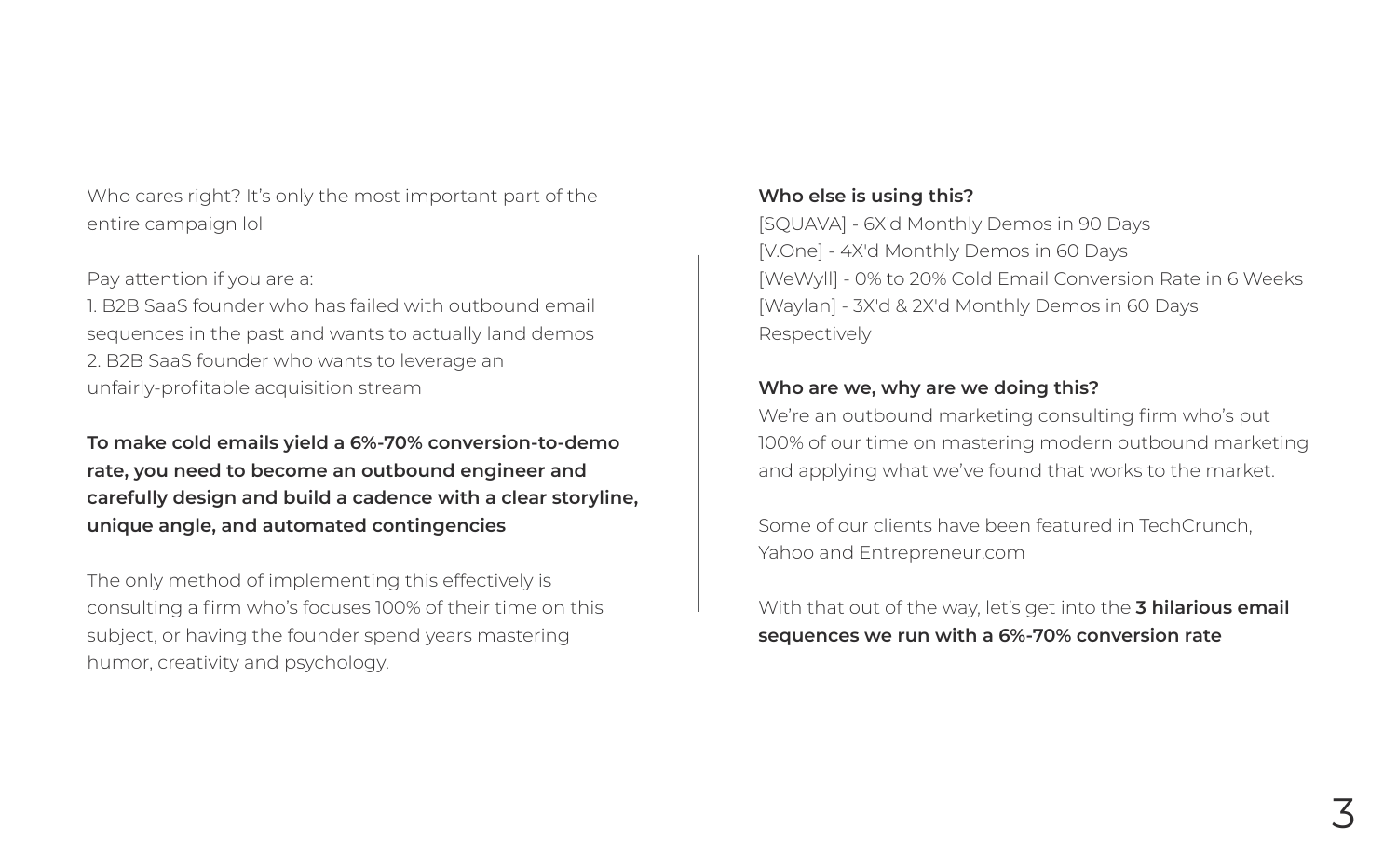

## SEQUENCE 01

The Multi-Channel Ego-Boost With Convincing Proof and A Low-Barrier Ask

### PRIOR TO WAYLAN

Before this client worked with us, he was sitting at about a 1%-2% conversion rate for cold email using another agency. After implementing the copy and system we built for him, he jumped to a **6% conversion rate on cold email**. The picture above was just a snapshot after 368 prospects went through.

How did he do it? Well let's take a look at the copy.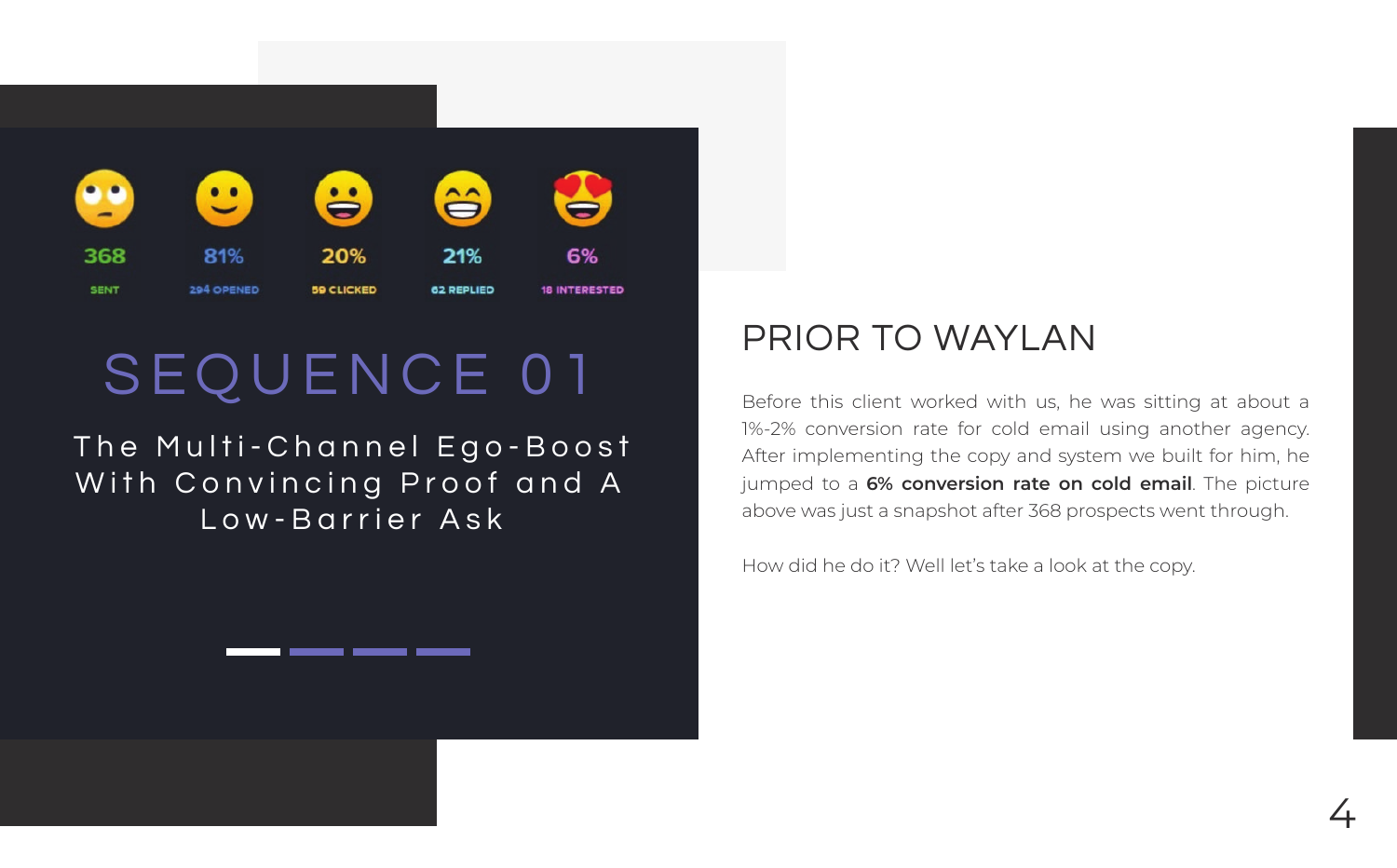## PHASE ONE- LINKEDIN

So first we send out this connection message:

### *"can I ask you something?"*

If anyone connects to this message (or if they connect and say "sure/whats your question?" we hit them with this:

*"you all are on our short list for [redacted]. we're quickly surveying and compiling the results of this one question for our meeting next week. how much of your [redacted] was a direct result of [redacted]? could you answer this question? also, would you like me to follow up with you with the results? p.s thanks for accepting the connect request :-) -Name"*

Then if they don't respond, we send our last LinkedIn message:

*"hey hope you're well, I didn't want to bug you, but ive got this deadline in a couple days to get the answers to the survey question above. If you can take a quick second to reply It would really help me out what percentage of [redacted] came from [redacted]?" I know right? Seems simple and unprofessional.*

And our connect rate was a bit low at 19%, but we had a 53% reply rate (dude what?!).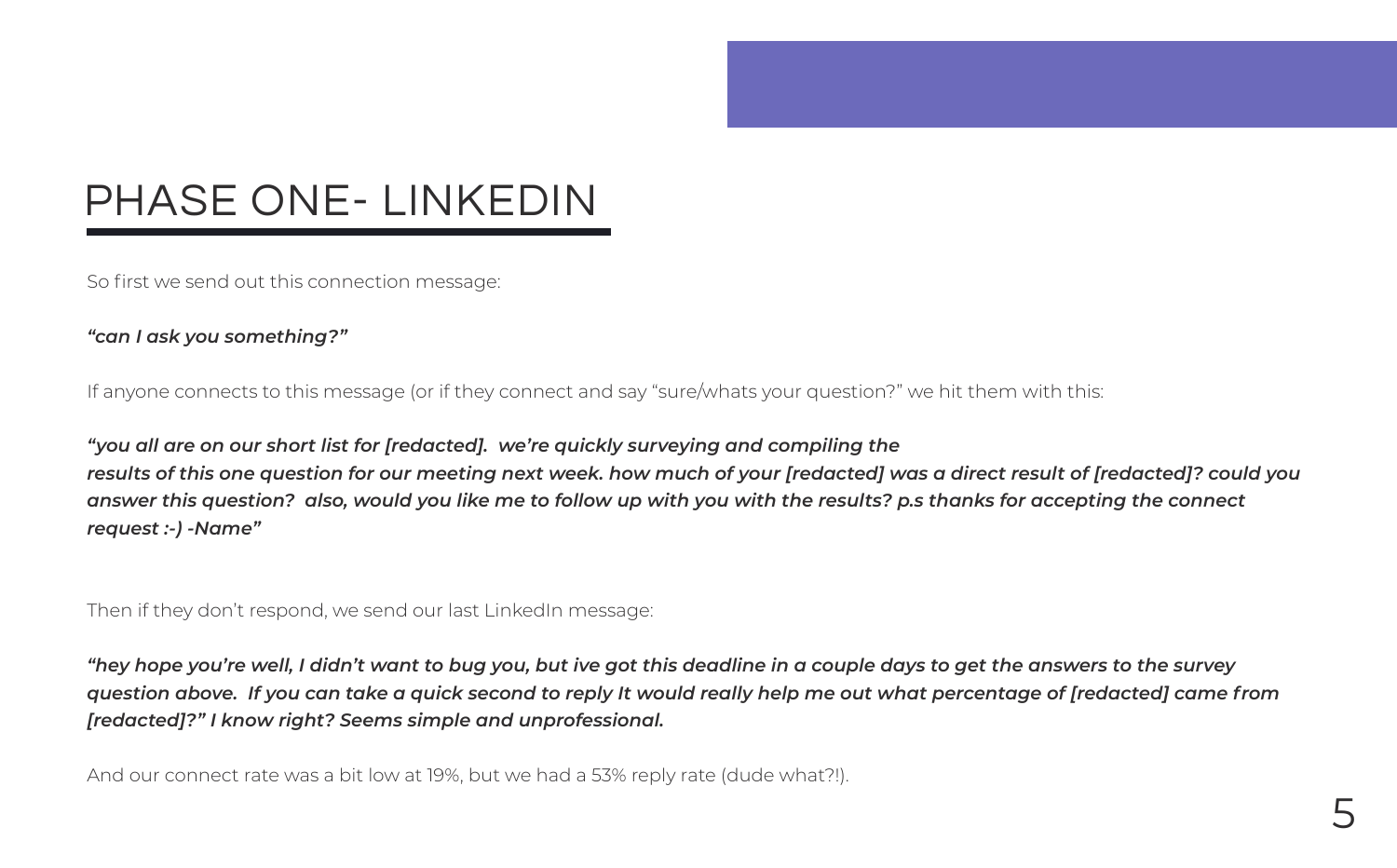| People | <b>Steps</b> | <b>Settings</b> | Stats                                                                                                  |              |                                                                                               |             |
|--------|--------------|-----------------|--------------------------------------------------------------------------------------------------------|--------------|-----------------------------------------------------------------------------------------------|-------------|
|        |              |                 | Connected out of all requests sent - 19.1 %<br>(286 Connected / 1498 requests sent / 2524 in campaign) |              | Total replied after connecting - 53.8 %<br>(154 Replied / 286 Connected / 1498 requests sent) |             |
|        |              |                 | Accepted connection requests                                                                           | 19.1% (286)  | Connected and responded to a connector message                                                | 43.7% (125) |
|        |              |                 | Remaining unaccepted connection requests                                                               | 80.9% (1212) | Connected and responded to a follow up message                                                | 10.1% (29)  |
|        |              |                 | People not yet contacted (percentage of total campaign people)                                         | 40.6% (1026) | Connected, but did not respond                                                                | 46.2% (132) |
|        |              |                 |                                                                                                        |              |                                                                                               |             |
|        |              |                 |                                                                                                        |              |                                                                                               |             |

This is where it gets fun:

### **The LinkedIn campaign was NOT meant to close these prospects, it was meant to warm them up.**

You see we already have all of their emails and information. If they decided to answer our LinkedIn sequence, that's great, they'll build more rapport with us before we hit them with a pitch later. But if they don't, we're still gonna hit 'em later.

**This makes our "decent" connect rate of 19% almost irrelevant**, and our 53% reply rate awesome.

It means when someone commits to answering us, they're engaged.

Well that's great, but now what? How do you convert them? **Email Followup**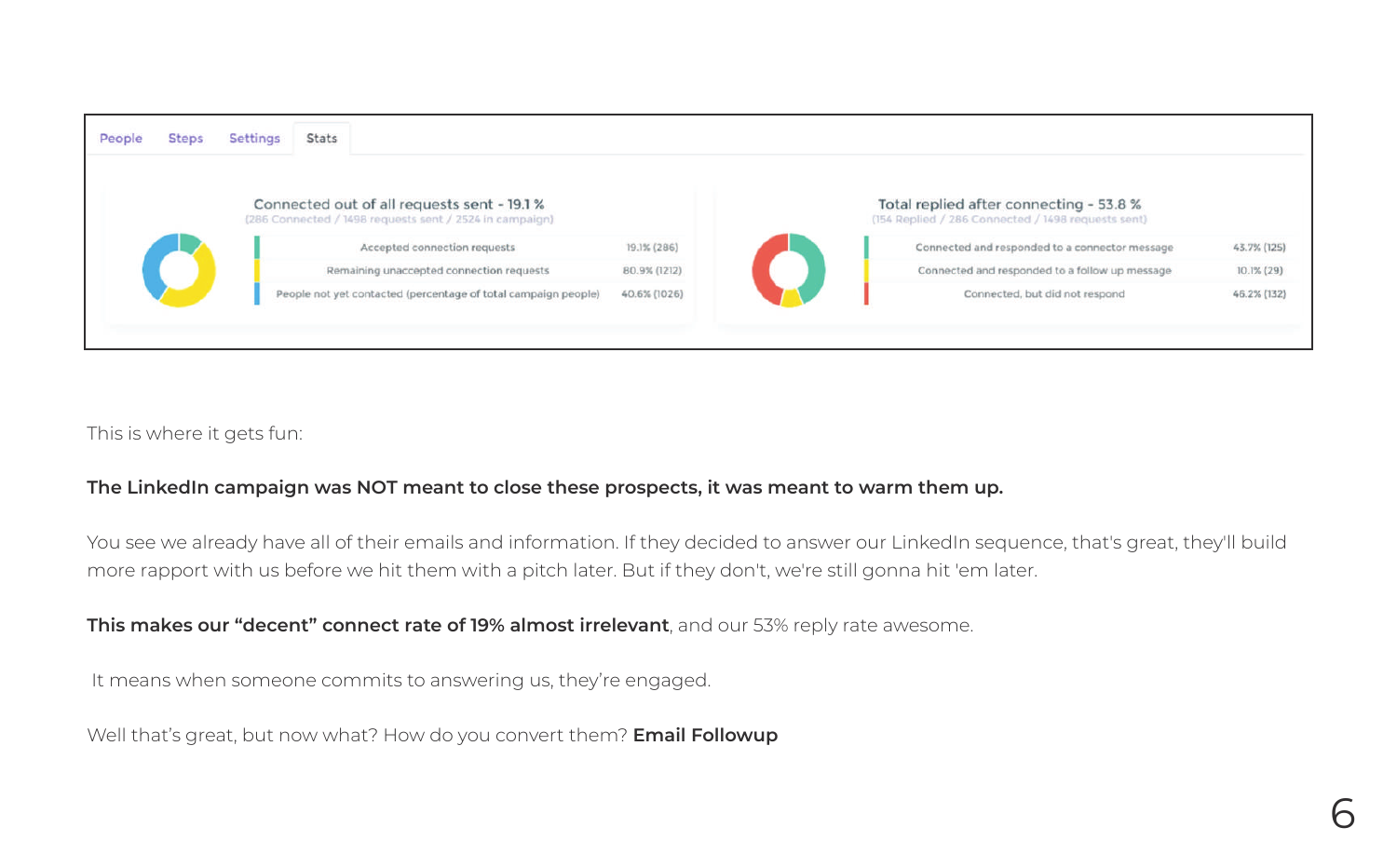## PHASE TWO- COLD EMAIL

So now let's go over the fun part of this cadence. I personally laughed out loud with my client as we pieced this together because of how crazy detailed it was, and that's why I wanted to share it.

First we send them this email, which does 90% of the work:

### **Subject Line: Tom referred me to you**

**"Hey {{firstName}},** 

**One of our team members was really interested in {{companyName}} during our weekly [redacted] meeting. \*see thread below\***

**We regularly look at [redacted] to companies we are already working with who could benefit from our [redacted].**

**I agree with Tom that you guys would be a great candidate for our [redacted] because you're growing, and therefore ready to [redacted].**

**In this [redacted], we would discuss [redacted]**

**Would that interest you {{firstName}}? If so, just reply to this email and we can set it up.**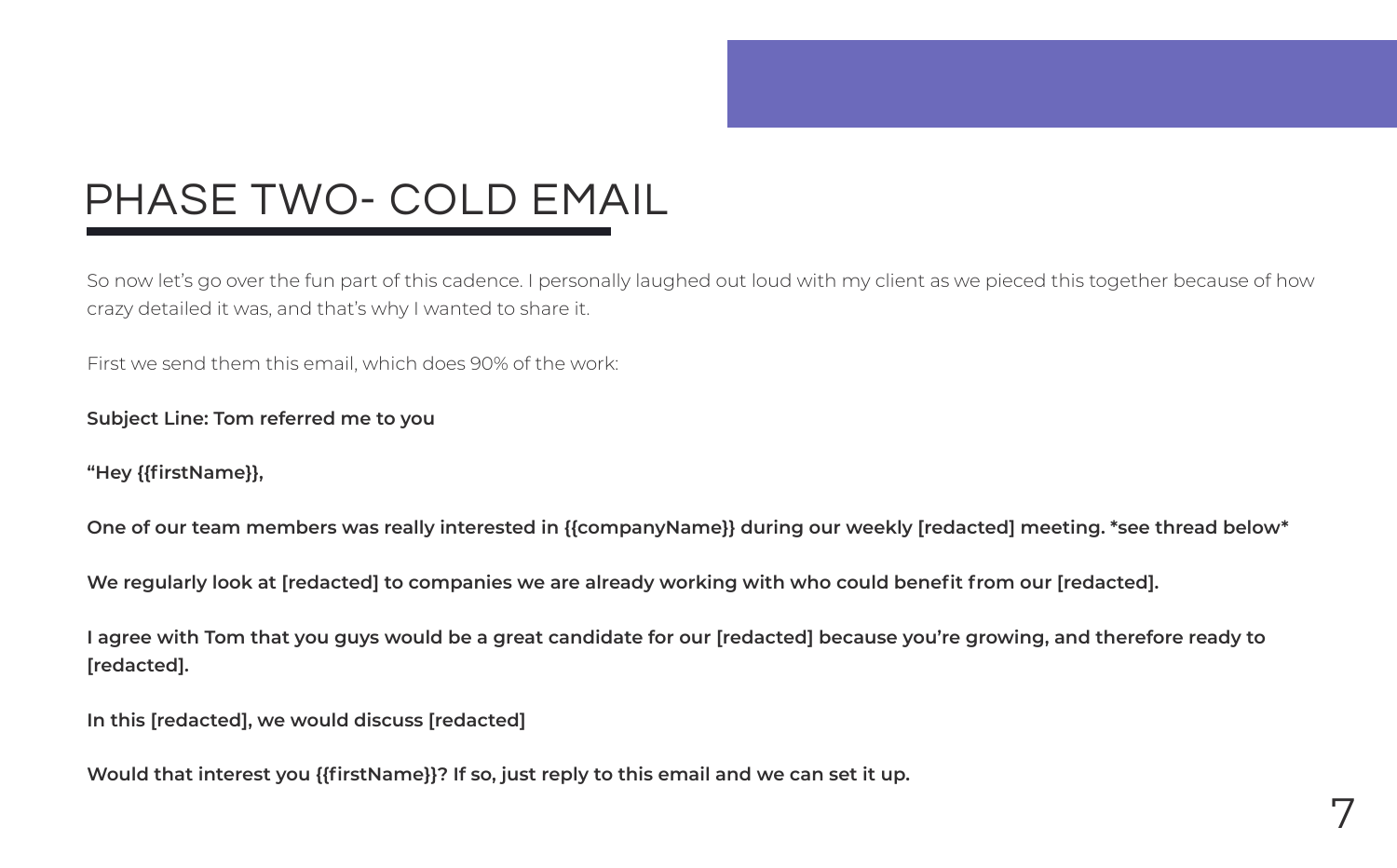### **Greg Loggins Co-founder #1**

**On Tue, Jul 28, 2020 at 4:20 PM Greg Loggins <greg@youremail.com> wrote:**

**np, they qualify for the [redacted] we did for [redacted]**

**randomly saw someone mention {{companyName}} on linkedin recently and took a look at the team, I believe {{firstName}} {{lastName}} would be our best point person.** 

**(even though their [redacted], it looks like they have at least [redacted]. so they're definitely not too small to get value from the [redacted])**

**will let you know when we coordinate to start so you can get it in the [redacted] que.** 

**On Tue, Jul 28, 2020 at 4:19 PM Tom Jenkins <Tom@youremail.com> wrote:**

 **hey Greg, thanks for the rundown earlier today in our '[redacted]' meeting {{companyName}} caught my eye when you were discussing those [redacted] they are making on [redacted].**

 **I took a screenshot of our meeting so we didn't forget (you know how my memory is):**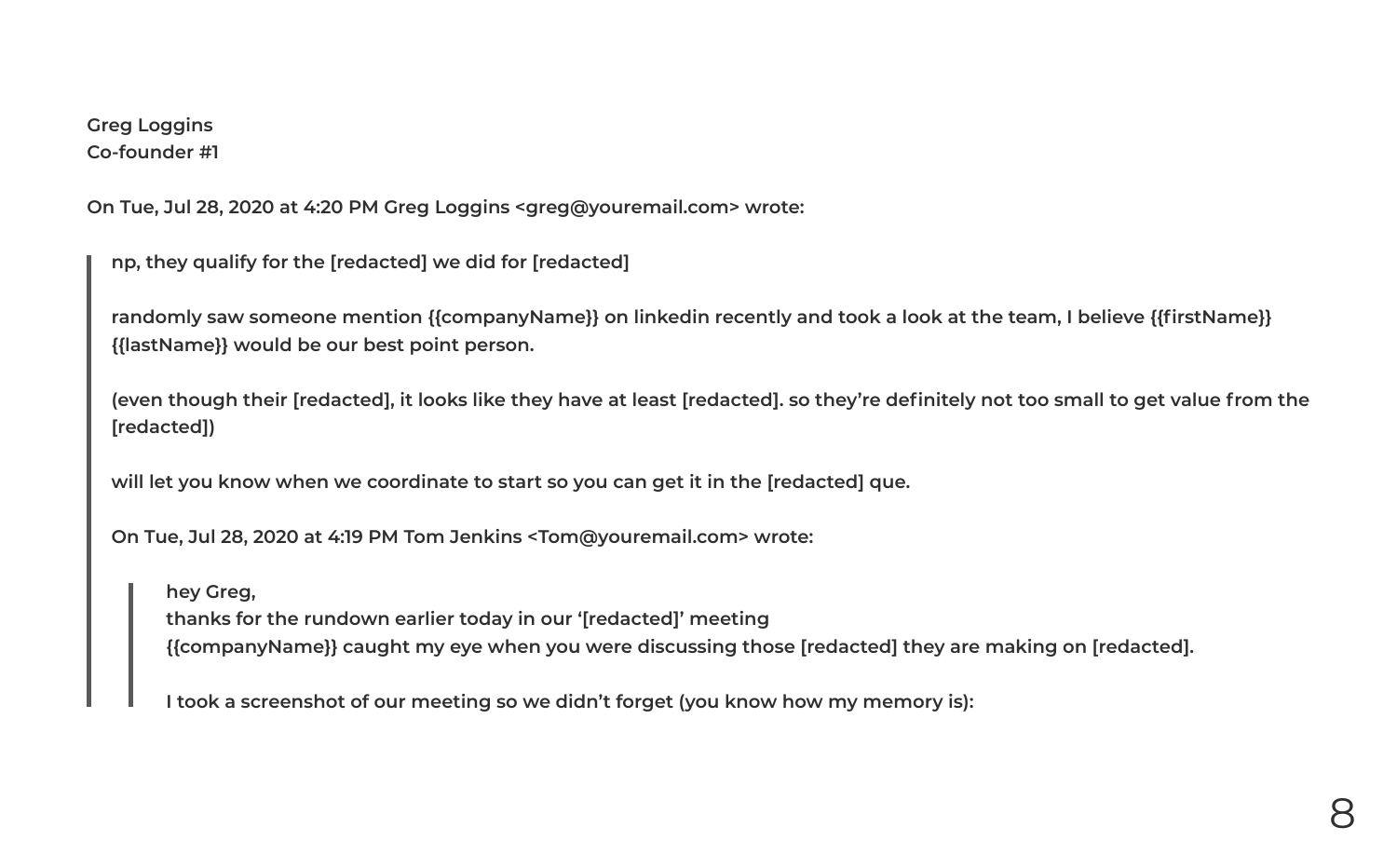

**--**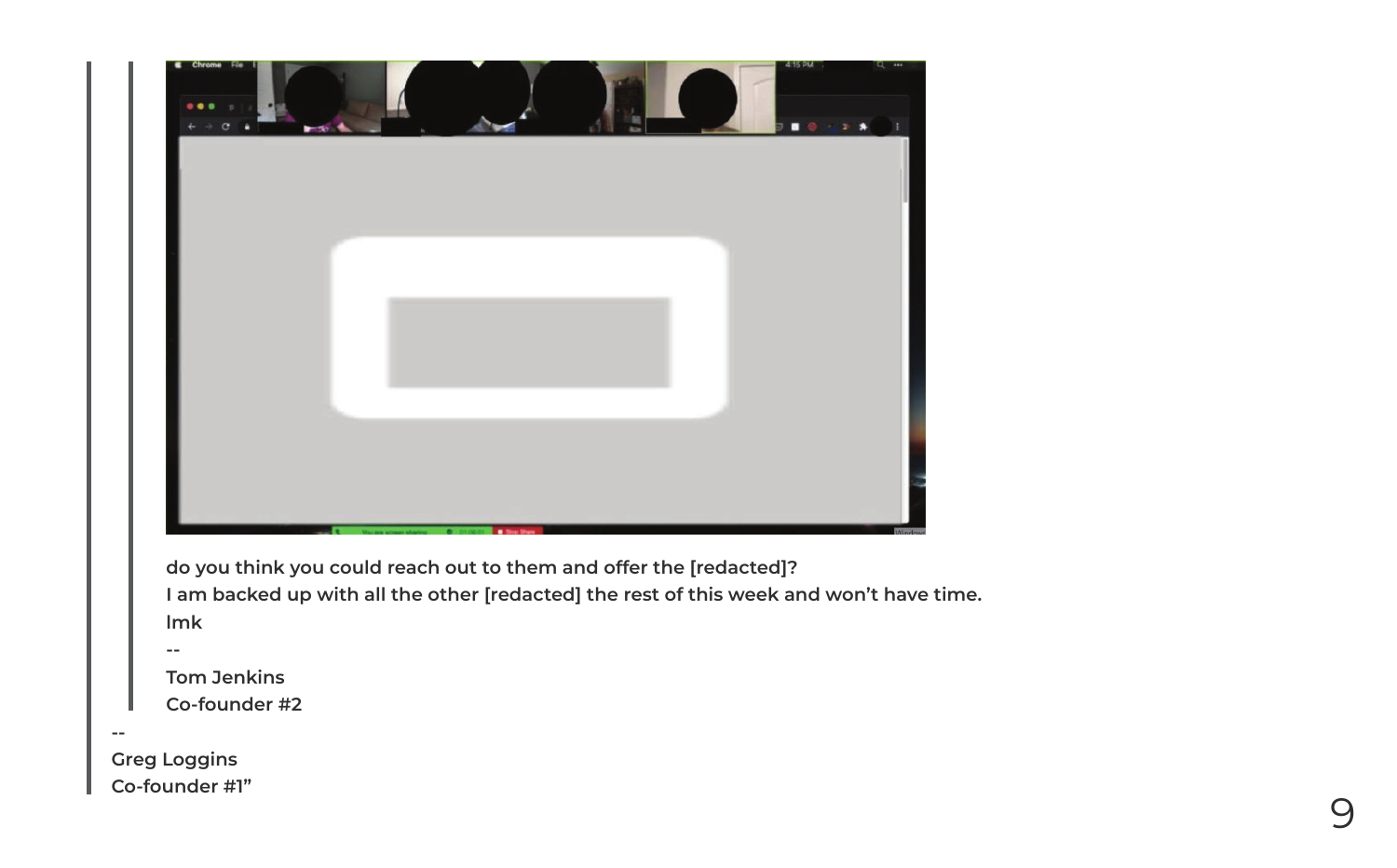We've got a bit to cover here so let's get started

If you read carefully, you can see the story line is this:

Tom Jenkins, one of the co-founders "emails" Greg the other co-founder asking to offer the prospects a free asset/offer.

Tom and Greg and other team members already talked about the prospect on their weekly meeting whose subject is an ego-boost to the prospect in itself.

On top of that, we have simulated proof of the meeting occurring on zoom, a website screenshot variable in place, and the people on the call who are mentioned in the email.

So we sent it to Greg, and what does Greg do? He responds very casually (almost like an internal email or slack message) about why he thinks it's a good idea and why they qualify, and ensures he will reach out to them.

He even offers an assumptive close at the end of that email.

He then attaches the existing email thread to his new email, and this one we are sending to the prospect.

He explains to the prospect what happened at the meeting, why he's reaching out, how the prospect qualifies for the free offer, and a bit more about the free offer as well.

So now the prospect is thinking "This company found us, talked about us in a meeting, talked about us over internal email, and is now reaching out on top of that to offer me something valuable and free? Yeah, let's do this"

And understand, if this prospect already replied in any way over LinkedIn (which was a completely unrelated ask) the fact they talked to us put a face to the name and increased the conversion over email.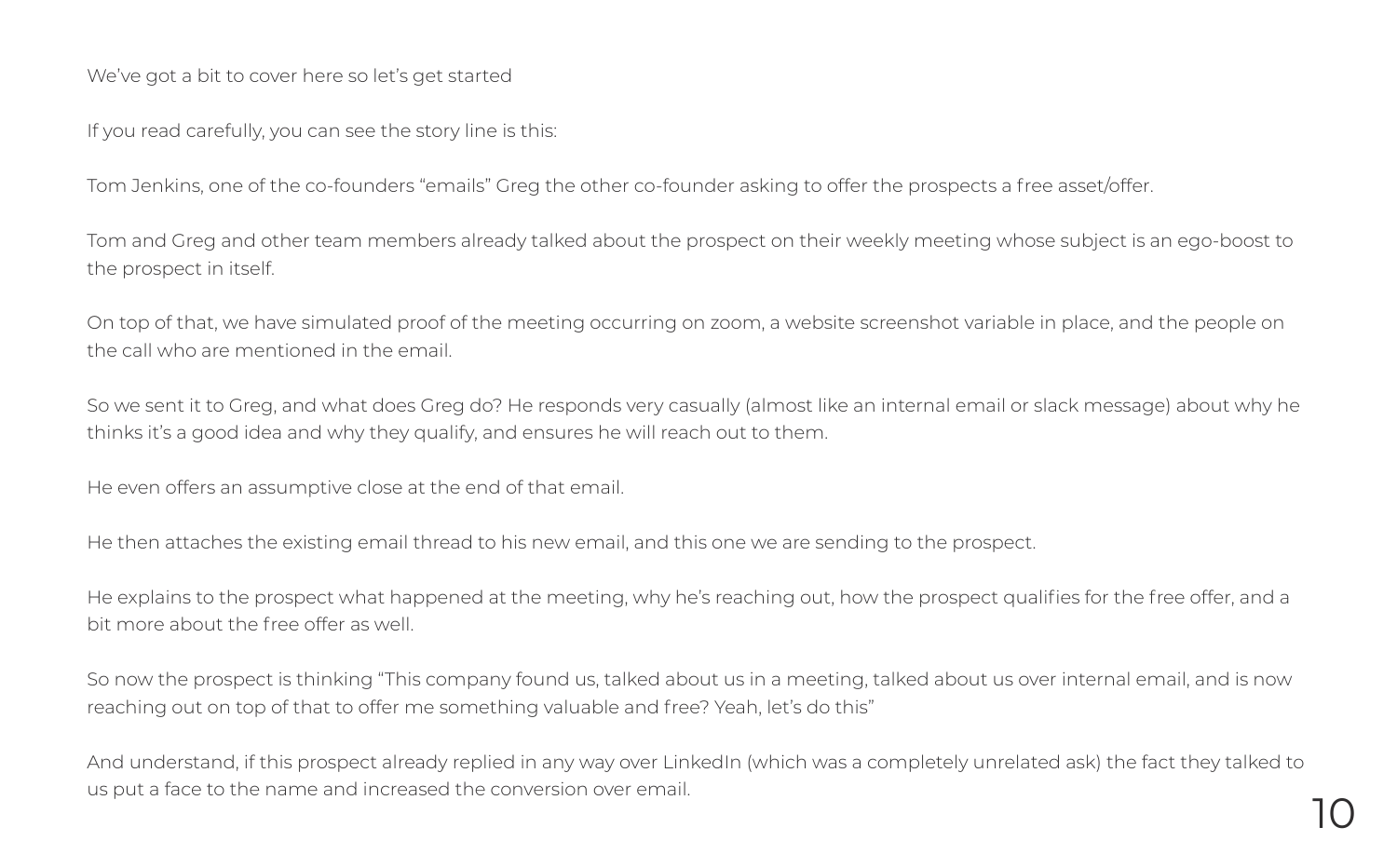It doesn't stop there.

We then send this followup 2 hours later

### **"Sorry I forgot this in the last email so you can take a look Link Greg"**

So now we've got a super casual looking followup that enhances the "this isn't automated" vibe we're implementing on this. Builds more rapport because it shows a mistake.

And this link provides the prospect with more information, which builds more trust, something we're attempting to do on a cold prospect

After that, pretty simple, we have a 2 day followup of:

**"{{firstName}}, did you get my last email? Thought you would find value in our [redacted] since you're a [redacted] and all. Tom wanted me to ping you again since we've only got 2 spots left for this month. Just to refresh, this is a [redacted] where we give you [redacted] Would you be interested in this {{firstName}}? If so, just reply and we can set something up." -Greg**

So what's the point in this? We want to push a followup for

- 1. People who didn't see the original message
- 2. People who are almost over the line but not yet
- 3. People who dropped off because life got in the way

So we present the same offer, but word it slightly differently, so the email doesn't need the original messages to "sell", the juice is right in this email. **111**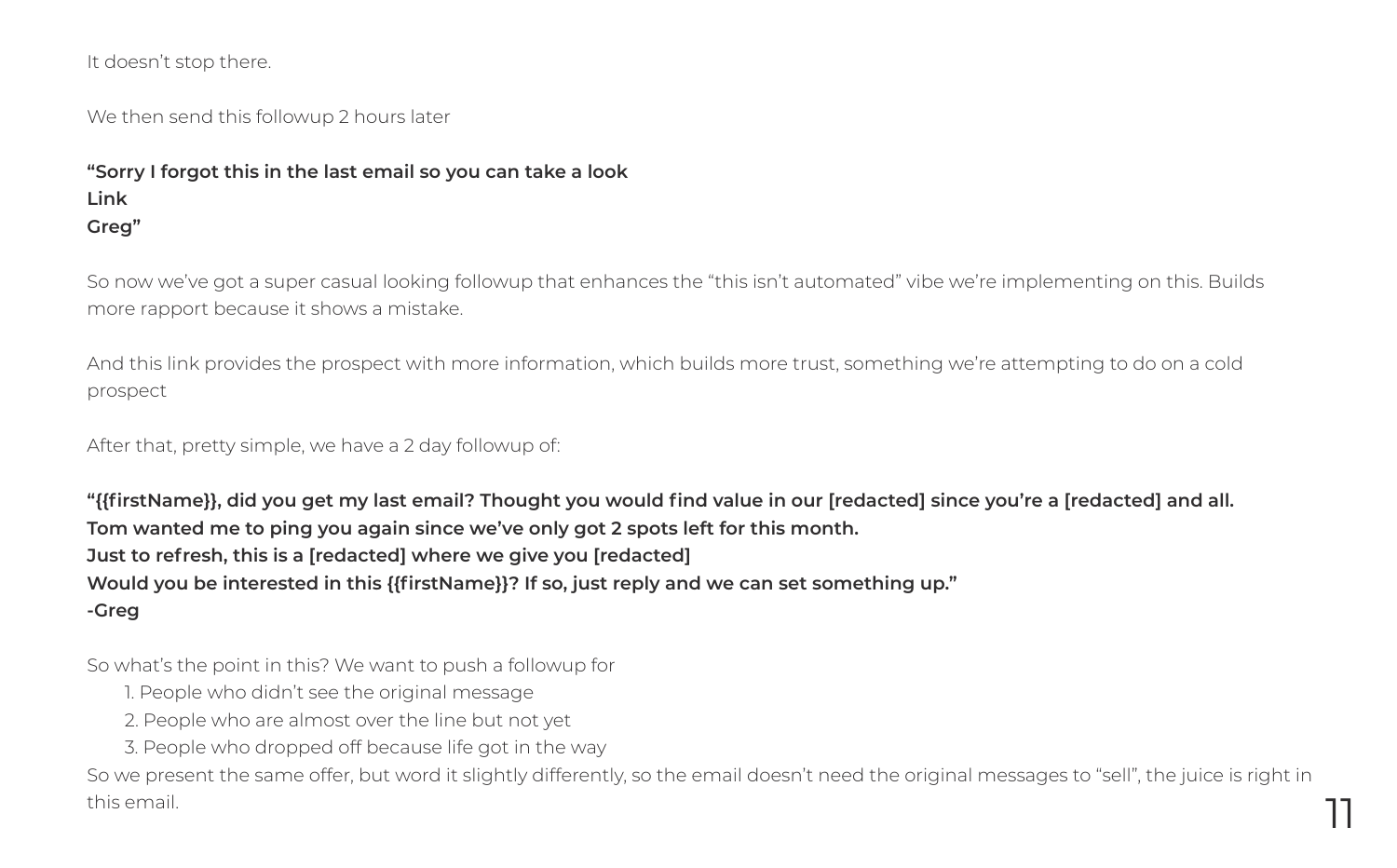And finally, our breakup followup email 3 days after that:

**"{{firstName}}, last ping here. We reached out earlier about [redacted] that will show you [redacted] (what?! I know it's crazy) We're booked for the rest of the month but I can schedule you guys for next month.**

**Would you be interested in this {{firstName}}?**

**Again, we go over [redacted]** 

### **Just reply and we can set something up. Greg"**

So we've ratcheted up the urgency by saying there's no more spots left this month, we introduce the breakup by saying this is the last followup (so last chance to hop on the ship).

And lastly, although it's redacted, we explain the offer in simpler terms and say "I know it's crazy" to hype them up. Here's an example of what you could do in this case to help clarify the offer.

Original Offer: Free Growth Audit Covering LinkedIn and Email

What you would say on this email: Free Call That'll Make You Revenue in 14 Days from Social

So you're re-wording it to more direct-result terms, and presenting in a different way.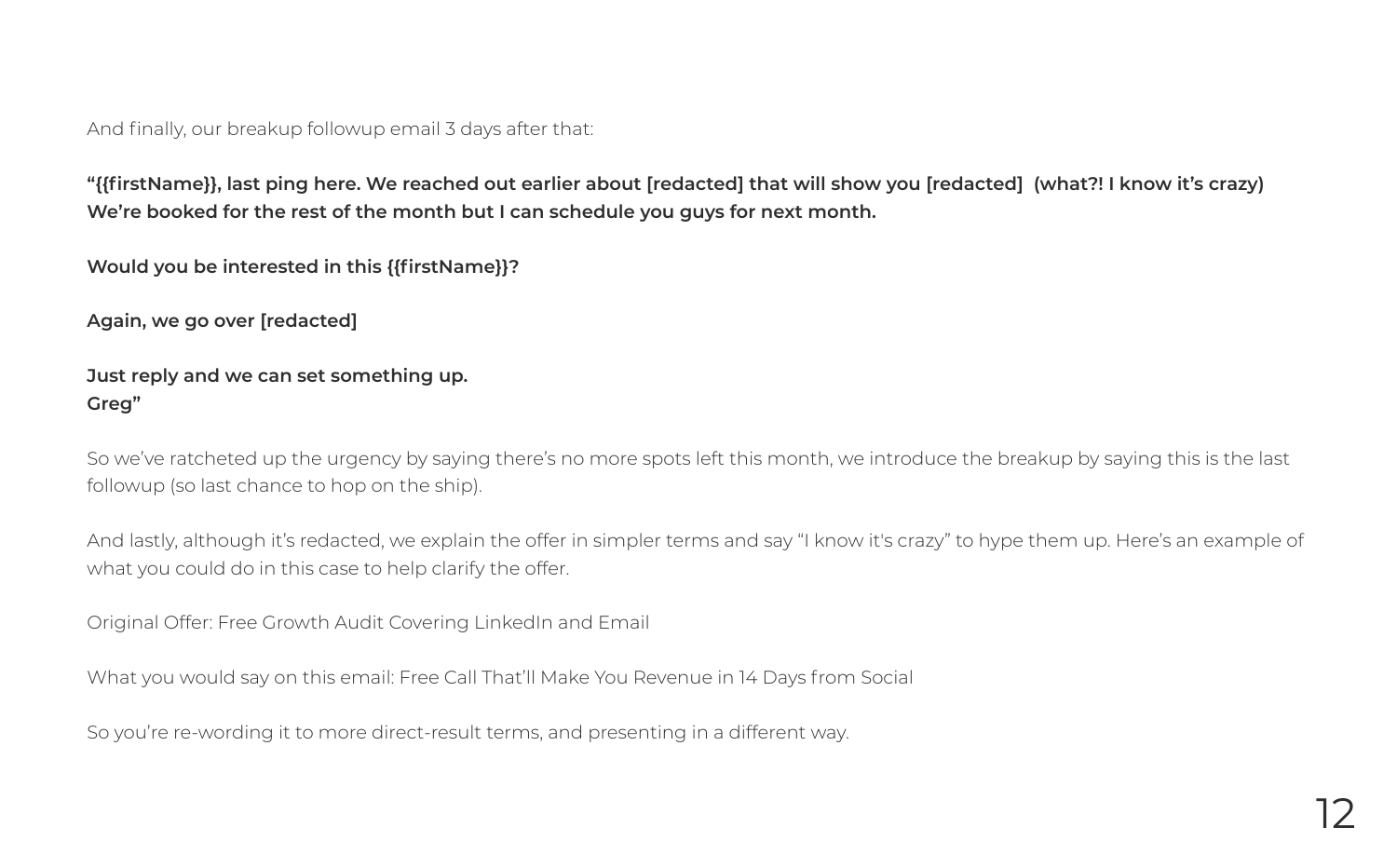## RECAP

To recap, these were the results snapshot at the time:



### **81% open rate, 20% click rate, 21% reply rate, 6% conversion rate**

Is it perfect? No lol, you'll get replies "nice try" "unsubscribe" "clever but no"

That's what outbound is about guys haha. You're not pleasing everybody, you're quickly, affordably and efficiently getting demos booked **fast.**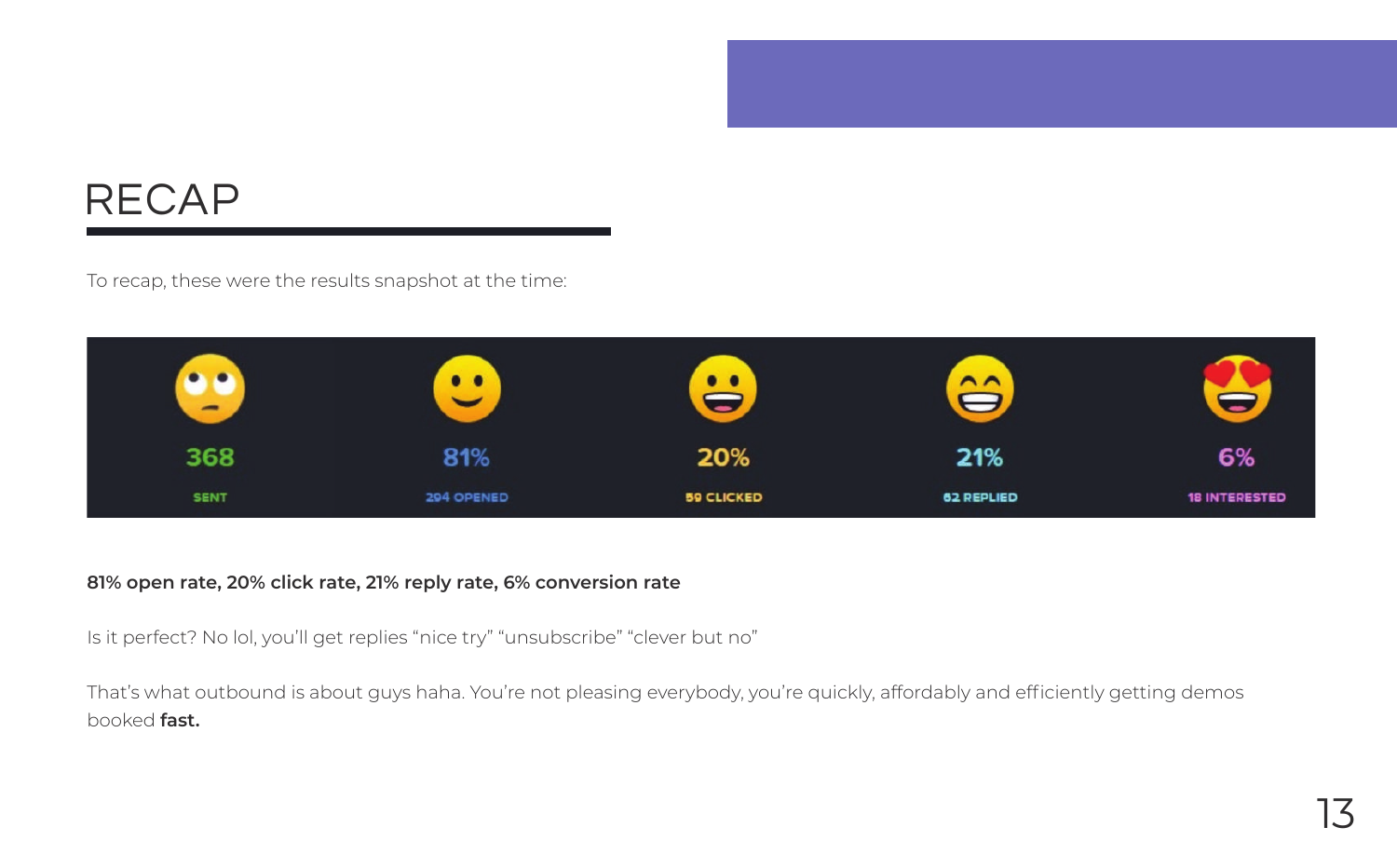

## SEQUENCE 02

The Humor that Makes Me Forget It's Cold with a Harmless Offer

### INTRODUCTION

So here at Waylan, we wanted to make an industry report for B2B SaaS. This is useful for: other founders, people wanting to create SaaS ideas and need problems to solve, and for us to better understand our market even deeper.

With this unique angle we took, you'll see we got a **6% conversion rate**, and booked 13 interviews after just 2 weeks (because we ran this at only 30 leads/day). If we ran 500/day, this would have happened in a few days.

Let's take a look at the copy.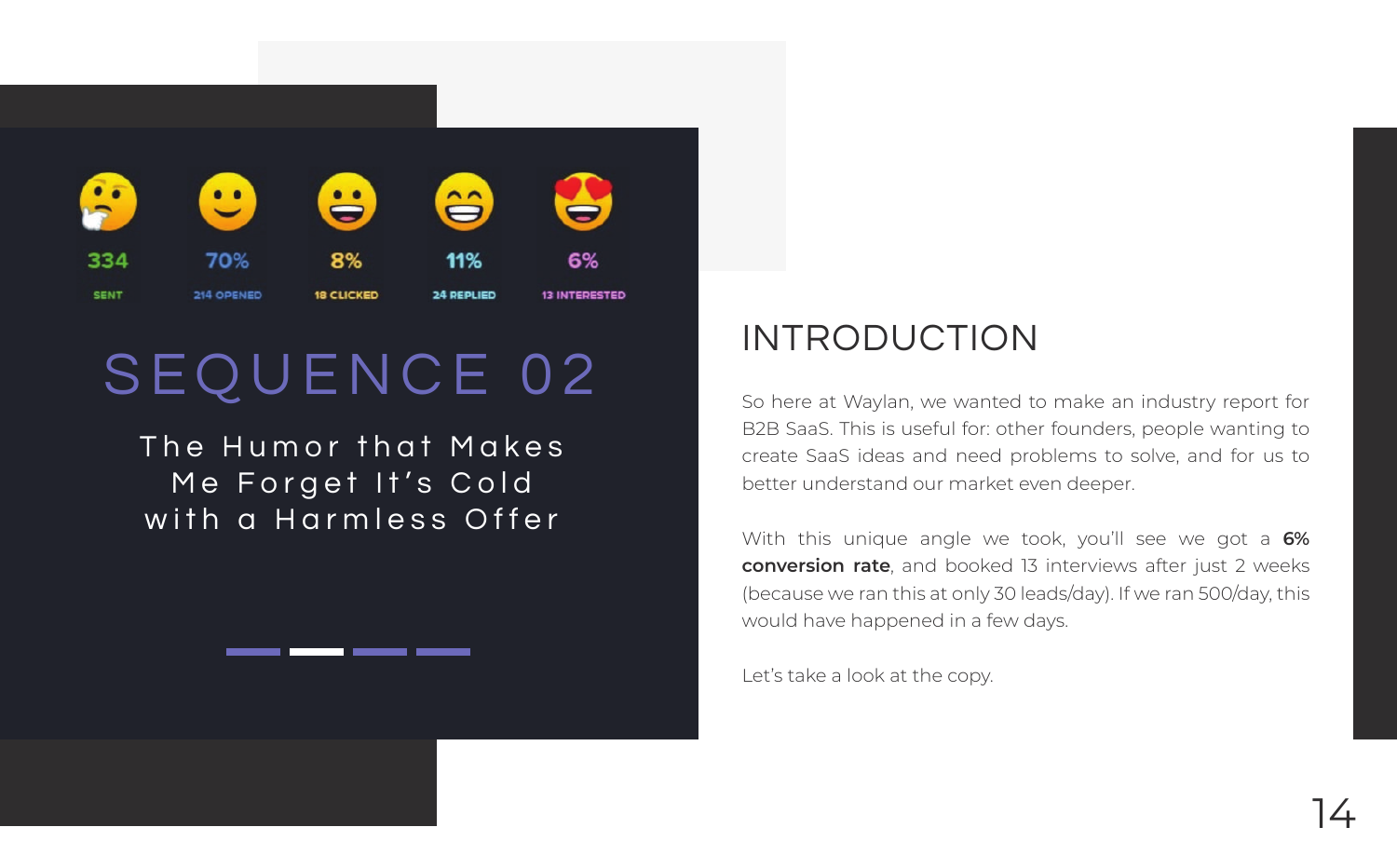## PHASE ONE- LINKEDIN

It's actually really simple, we did two emails. The first one did most of the work, the second was a re-entrance of the offer and also allowed a point to the original email to make sure they saw the original humor. Here's the first email:



**Subject Line: {{firstName}} you're on my fridge lol**

**"{{firstName}} I've been meaning to email you! I literally wrote it on my fridge**

**co-founder and I are compiling a super detailed report on B2B SaaS trends in the U.S and are in need of 12 more B2B SaaS founders to interview.**

**Could I grab 30-45 minutes of your time to ask you some questions? I'll be happy to throw you a \$20 gift card of your choosing + early access to the report for your trouble.**

**let me know,**

**Joe {{signature}}"** 15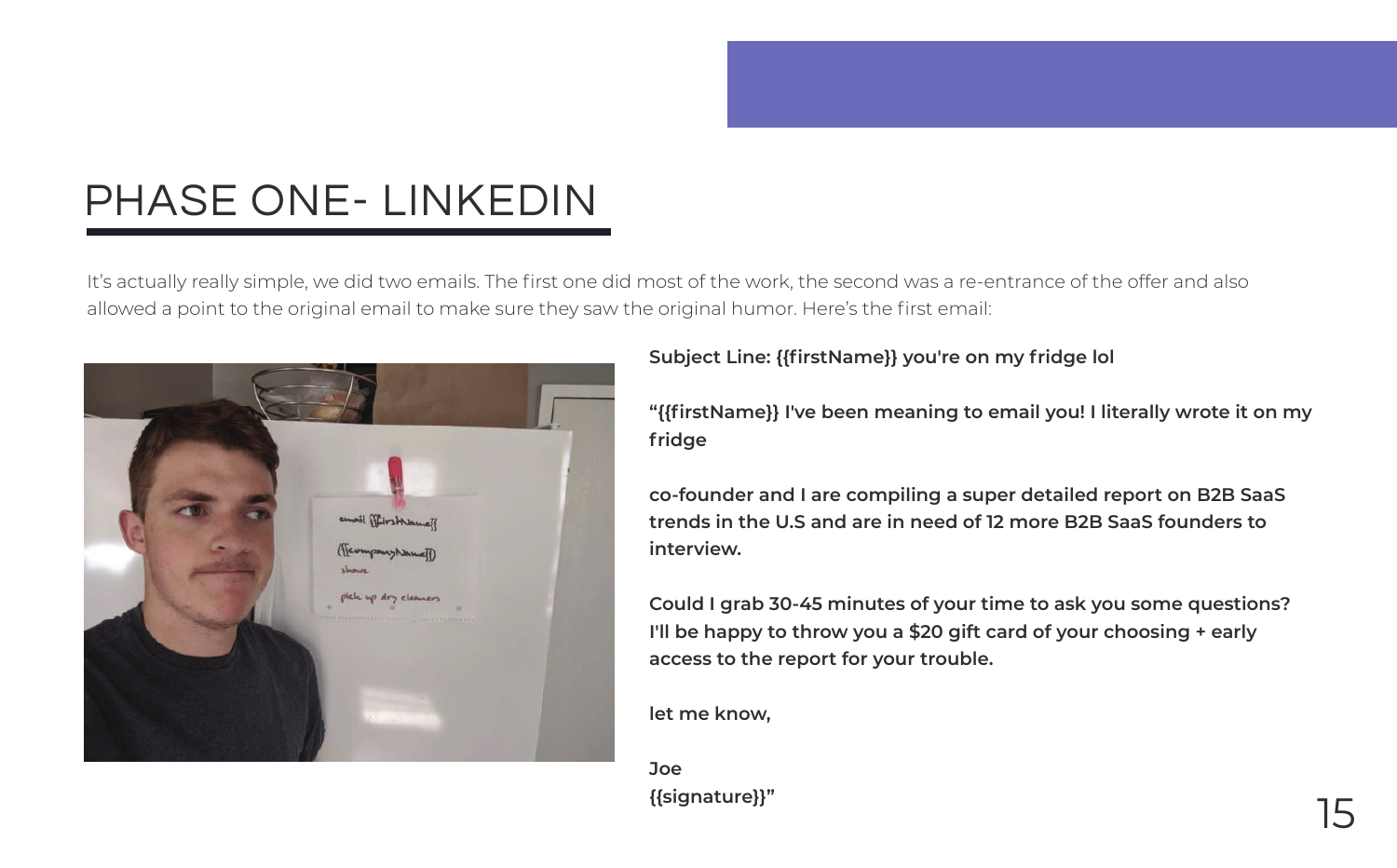So right off the bat, this is a cold email, so we need a solid subject line.

Our market was early-mid stage SaaS founders, who are normally younger, so we hit them with a casual subject line.

We then get right to the point and introduce our humor with some realistic personalization.

"been meaning to email you! I literally wrote it on my fridge" is like me saying "I want to prove to you that you've been on my radar for a while because I revere you and your company"

Then we've got custom variables on our image of the prospects name and company name to assemble a unique angle that they were on my "to-do list"

So now, given I'm using Lemlist, I've been able to personalize the image at scale and have it look like I wrote the prospects information on my actual list, appearing much more personal.

I then throw in "shave" and "pick up dry cleaners" to add a bit of humor, and position the words differently and with a different color to stress the "this is my handwriting" point.

I then throw in some background about why I'm emailing the prospect with some lowercase letters for casual flavor, and attach the pitch to get them on an interview.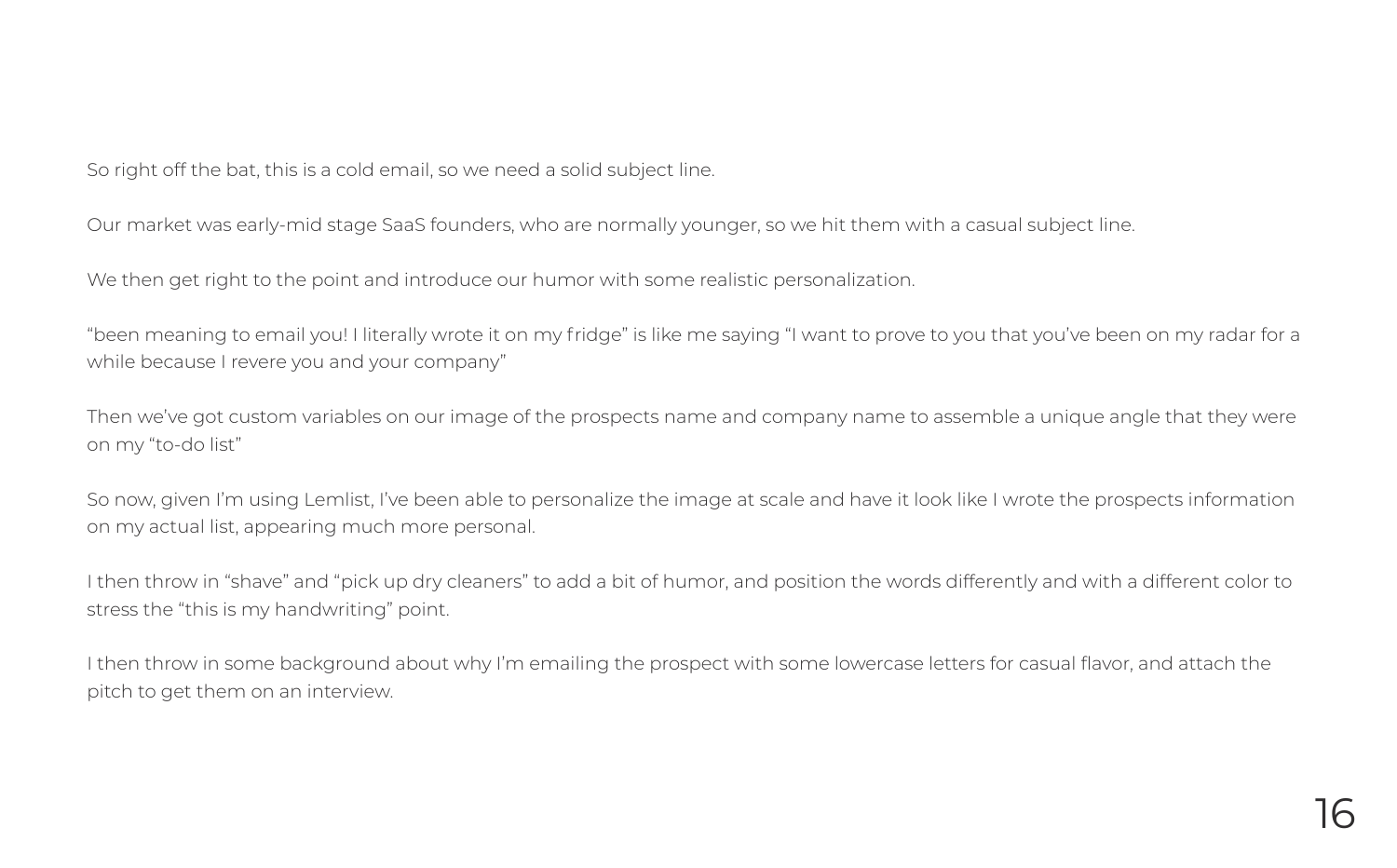If they don't respond, I hit them with this 2 days later:

**"{{firstName}}, how are you? pinging about my last email, would love to get your insights on our 2020 B2B SaaS Insights Report.**

**Just need 30-45 minutes of your time, will throw you a \$20 gift card of your choosing + early access to the report for your trouble. Let me know if you'd be down for that.**

### **Joe P. {{signature}}"**

So I point to the last message (because I want them to see the image, (that way they convert) but also re-sum up the CTA with casual writing to have it seem like I'm individually following up with people.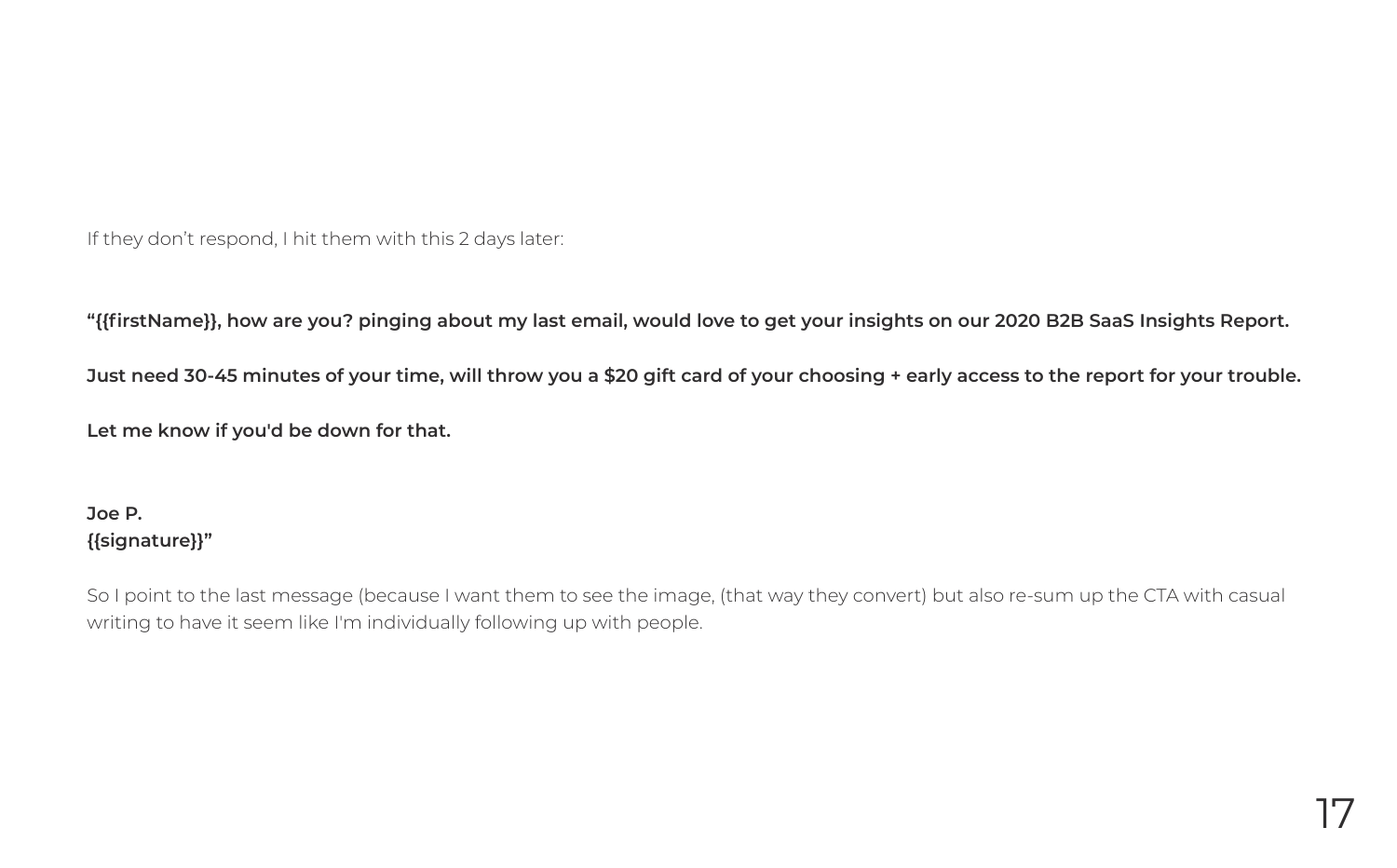## RECAP

To recap, these were the results snapshot at the time:



**70% open rate, 8% click rate, 11% reply rate, 6% conversion rate**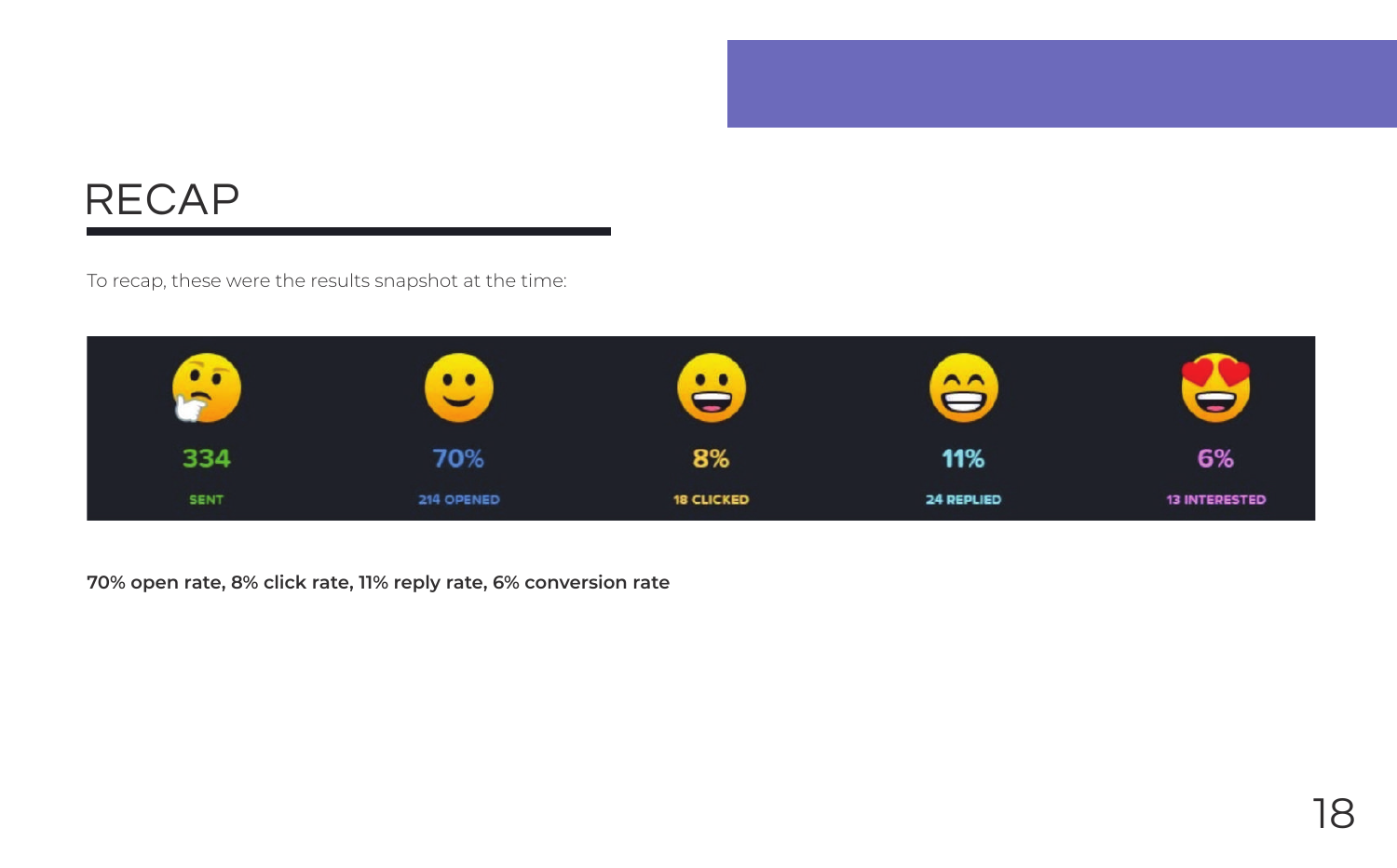

## SEQUENCE 03

The "I'm Special Because I Was Accepted And Am Pumped To Move Forward"

### INTRODUCTION

So when you run a SaaS, and you're booking demos, you always want to qualify. An application is a great way to do this.

The problem is, once the application is submitted, they still have to book the demo. We don't want them to fall off.

After implementing this campaign, which emails prospects after they successfully completed the application, and replacing the old system (intro call, manually book demos), we had a 70%, automated conversion rate. The picture above was just a snapshot after 18 prospects went through it.

Let's take a look at the copy: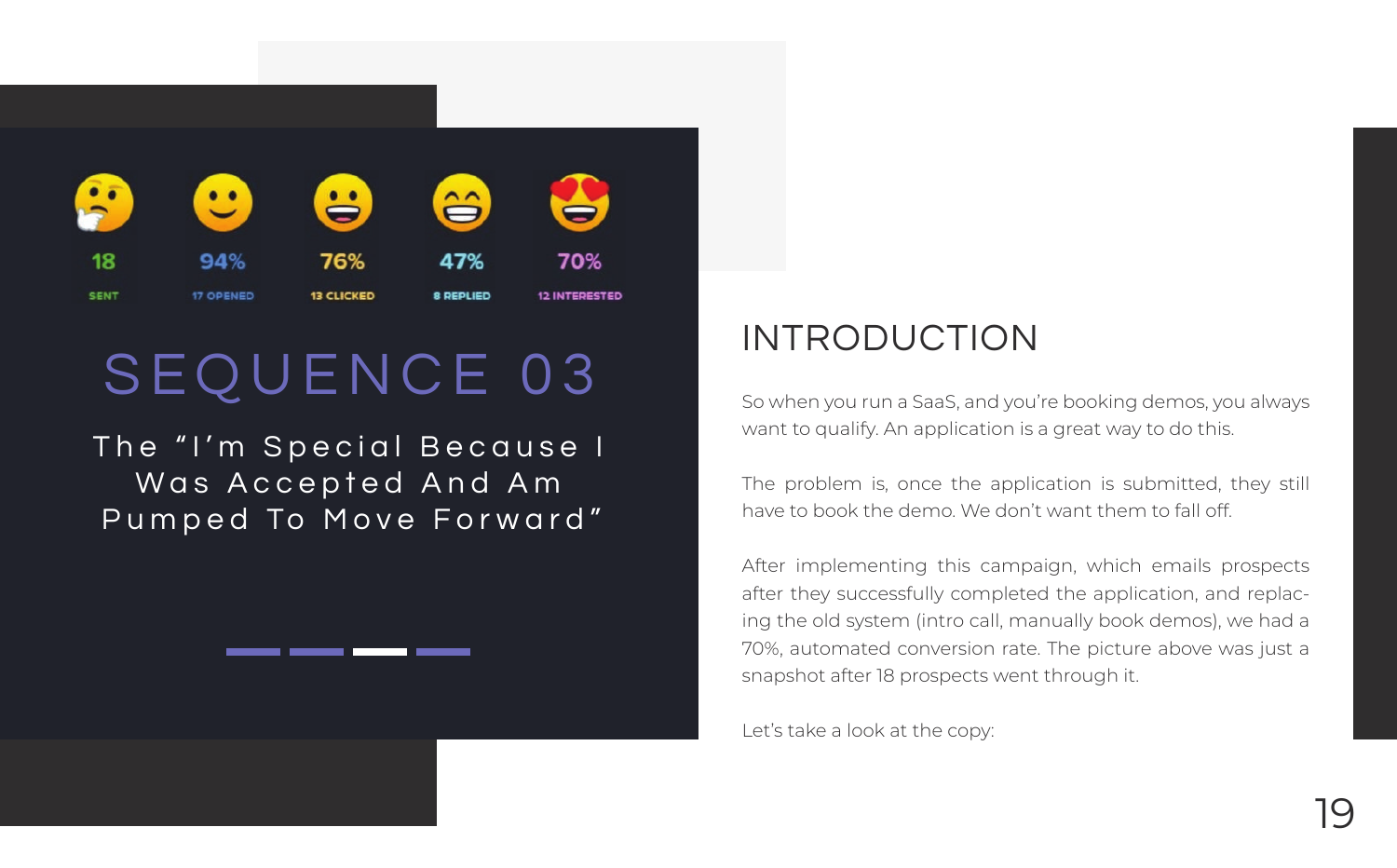## PHASE ONE- LINKEDIN



**Subject Line: [Application Received] - {CompanyName}**

**"Thanks for submitting your application, you're OFFICIALLY added to our wall!**

**My team will get back to you soon, but for now, I just wanted to share that with you ;)**

**{{signature}}"**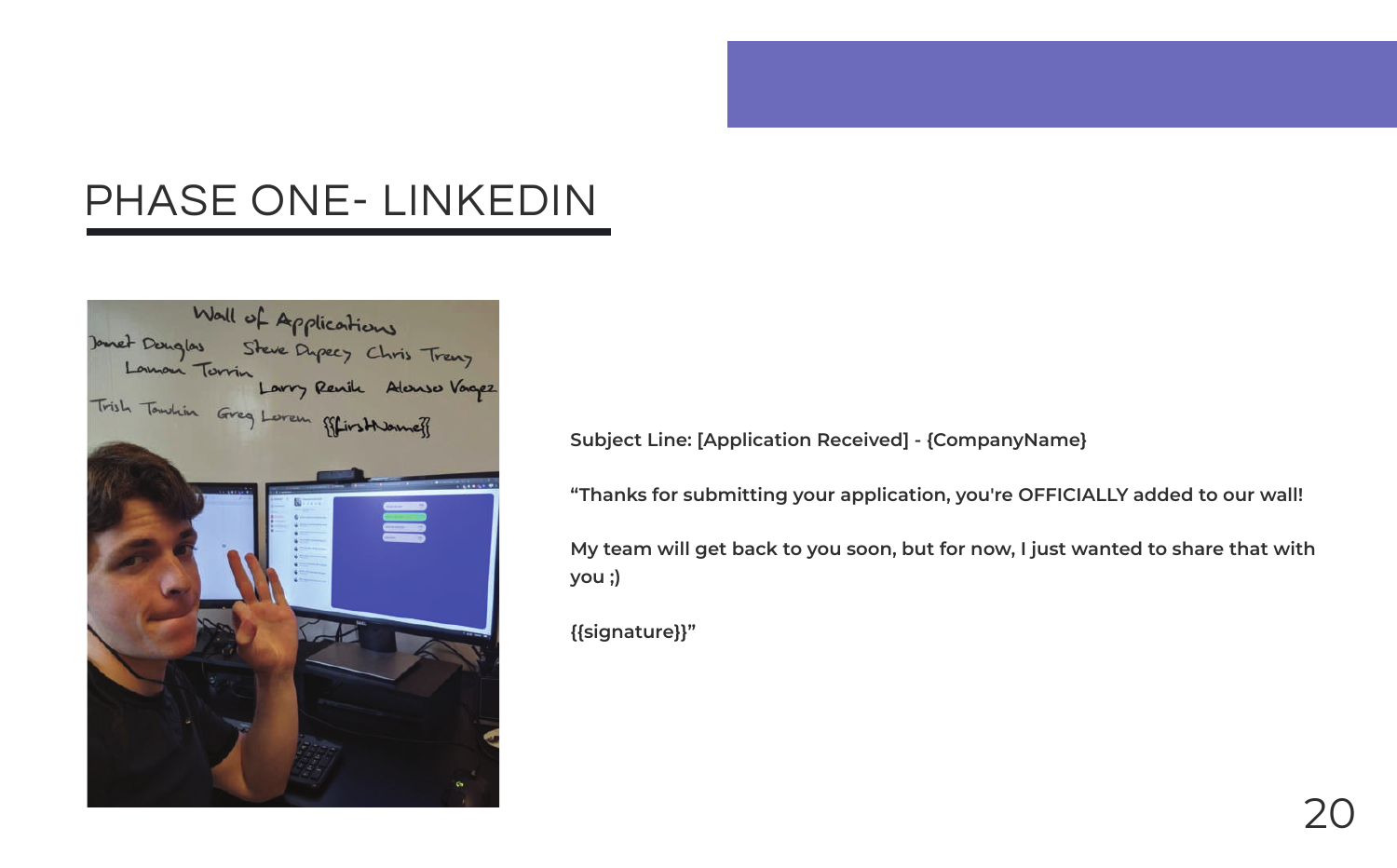#### 1 Day Later

### **Subject Line: [Application Accepted] - let's DO this!**

**"Congrats, your application to work with us has been accepted!** 

**Schedule Your [redacted]**

**Who knows, maybe you'll join the people below? ;)** 

**[Case Study] [Case Study] [Case Study]**

**Let's do it!** 

**{{signature}}"**

#### 3 Days Later

**"Today is a sad day**

**I found out you didn't schedule your demo with us yet :/**

**Haha I'm kidding, we're all busy people. Here's the link again:**

**Schedule Your [redacted] here**

**Excited to talk to you!**

**{{signature}}"**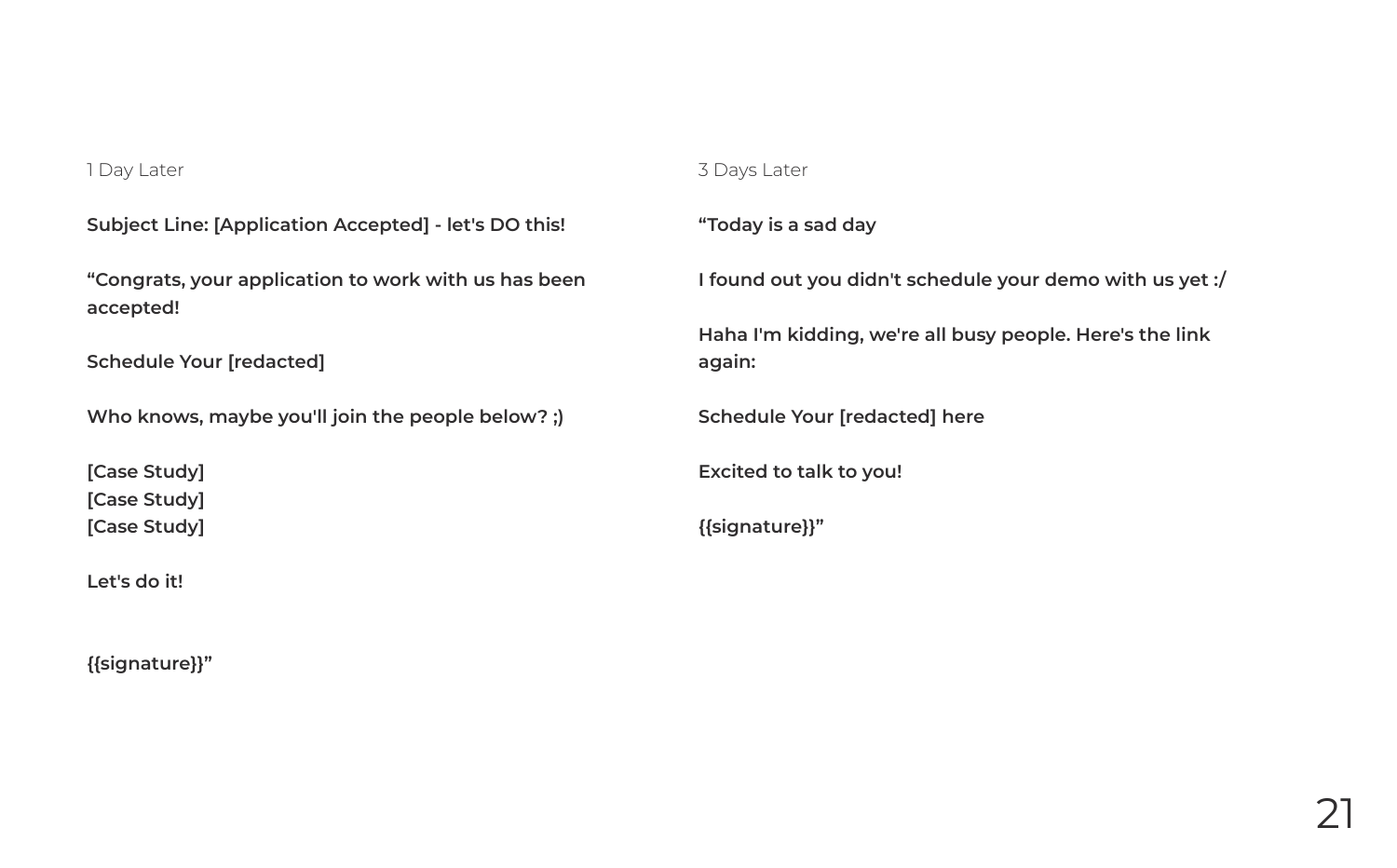5 Days later

**Subject Line: Are you really committed?**

**"{{firstName}}, are you committed?** 

**I know you applied to work with us but haven't scheduled your demo yet.** 

**The demo will show you our process, that way you can walk away from it with enough information to know if this is a good fit or not.** 

**This will be my last email to you, here's the link again:**

**Schedule Your [redacted]**

**Hopefully we'll talk soon!** 

**{{signature}}"**

So with an application, I'm a firm believer that you need to make these submissions either

A. Actually selective. or B. Appear to be selective.

Making something selective draws urgency and pressure, and also incites the feelings of "I'm good enough to be considered for this special opportunity"

Which means you've got two options

1. Have prospects apply, look them over, and say "Yes" and "no" and email the good ones back to get on a call. 2. Have prospects apply for your services, automatically accept each one of them, and add a delay + clever copy to make it look like they're approved

"But isn't that, like, not cool? Isn't that lying?"

No. Your definition for a quality lead simply needs to shift to "someone who took their time to apply"

If they're willing to do that, they're probably facing an urgent problem they want solved.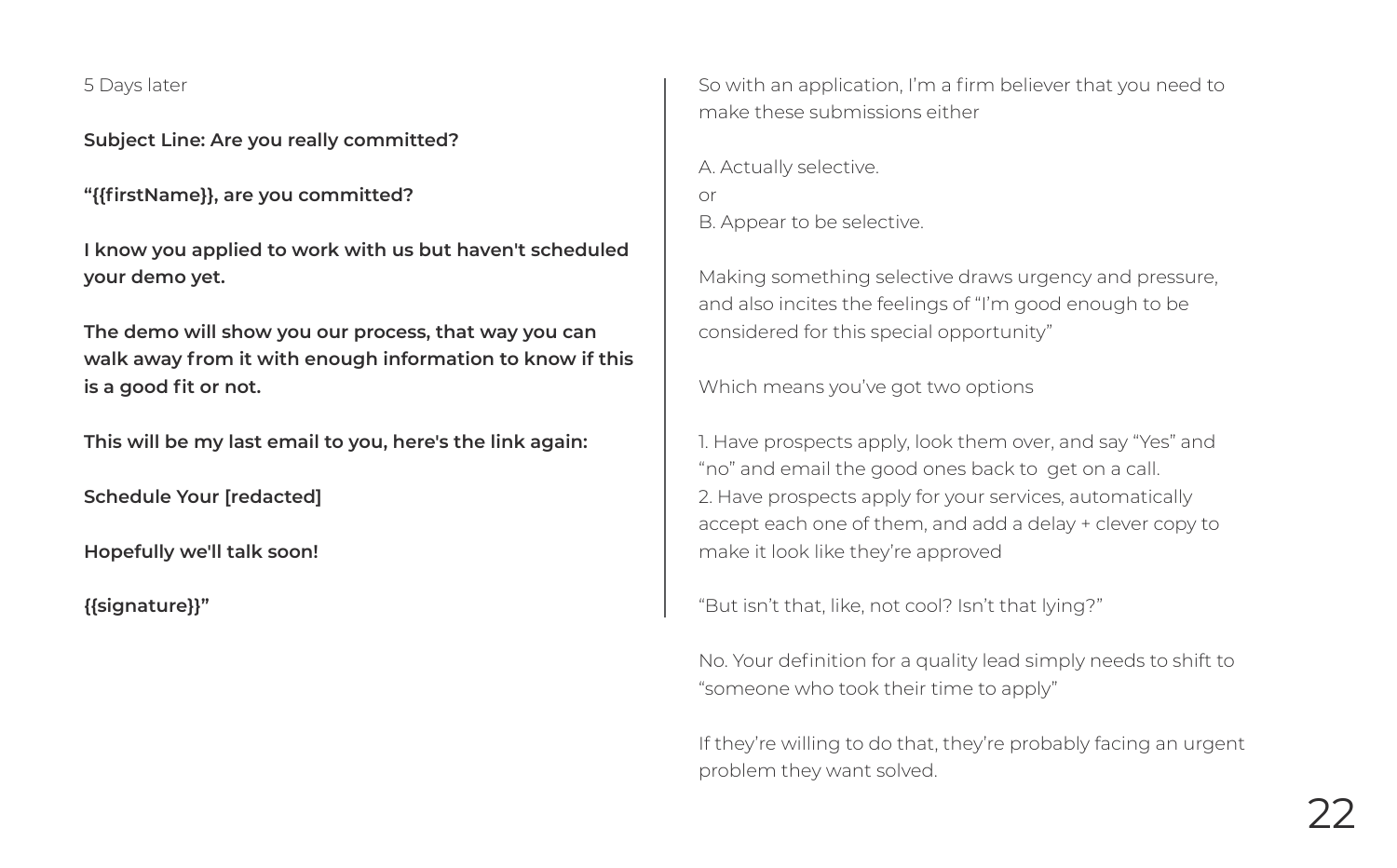With that in mind, auto-accepting applications is simply a psychological tool to add positive feelings into your prospects brain.

So, we start with our "Application received email" and add some clever image personalization.

We've got fake names/real names on the wall written out, and then the first name variable for the prospect inserted in the next available spot on the wall.

This looks like I'm handwriting the applications, making it look more genuine and personalized.

This gets them excited that their application is being pushed through to the next step.

I then send off the "Application Accepted" email, 1 day later, where we've shown them "hey, you're good enough to work with us, we'd love to hop on a demo with you."

We also throw out some case studies, and a custom screenshot of their website homepage. Finally, we give a booking link to book their demo.

At this point, they're excited to book, they've been accepted, they've seen social proof and case studies, and now want to learn more.

If they haven't booked at that point, we send two more emails that point at them for not booking yet, but still casually allowing them to not feel SO pressured that they're turned off.

At the point of the follow ups, they should feel FOMO, and that they're going to miss out if they don't book, because we just went through so much to get them in the door, and their problem simultaneously STILL exists. So...what's stopping you from booking Mr./Mrs. Prospect?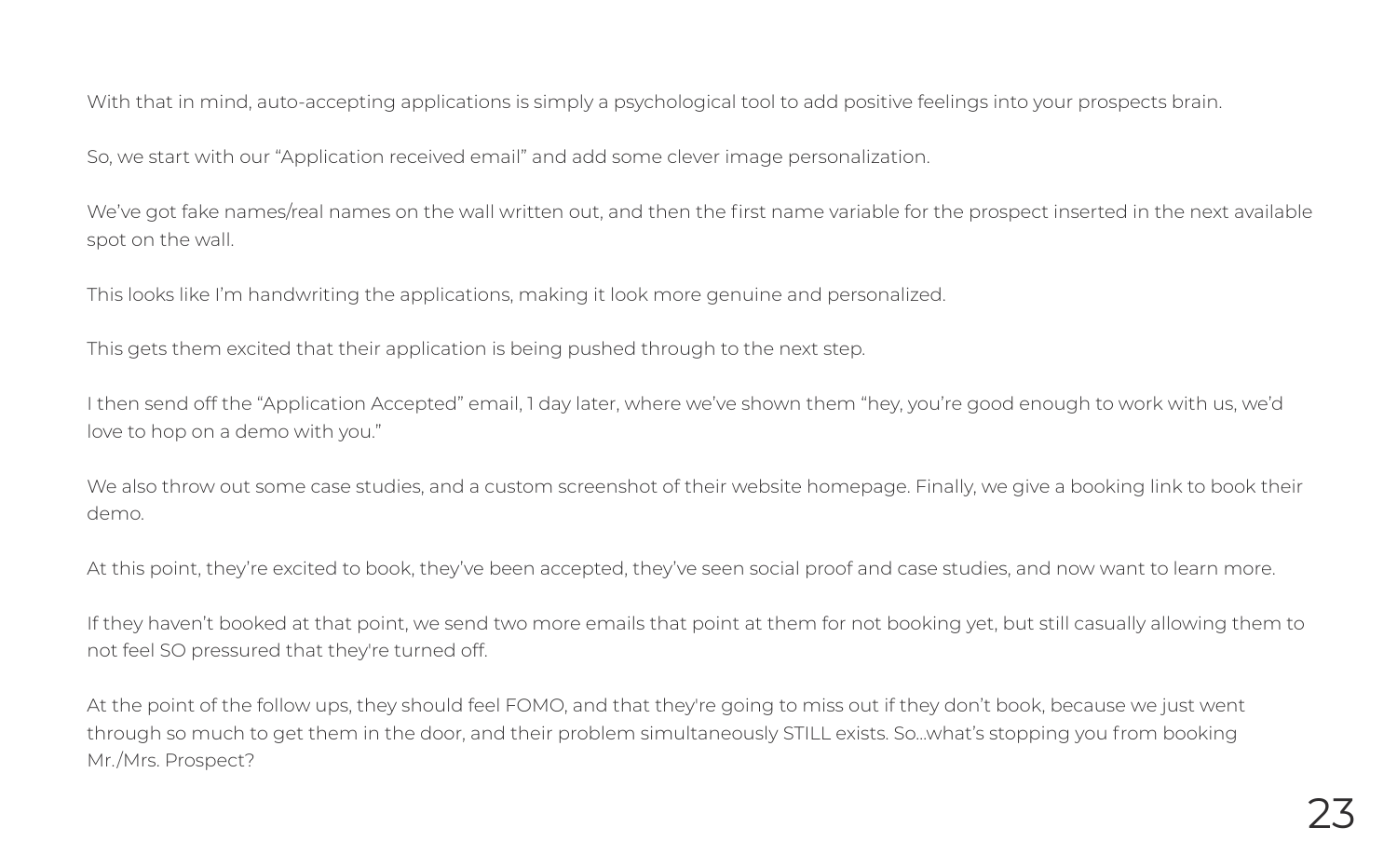## RECAP

To recap, these were the results snapshot at the time:



**94% open rate, 76% click rate, 47% reply rate, 70% conversion rate**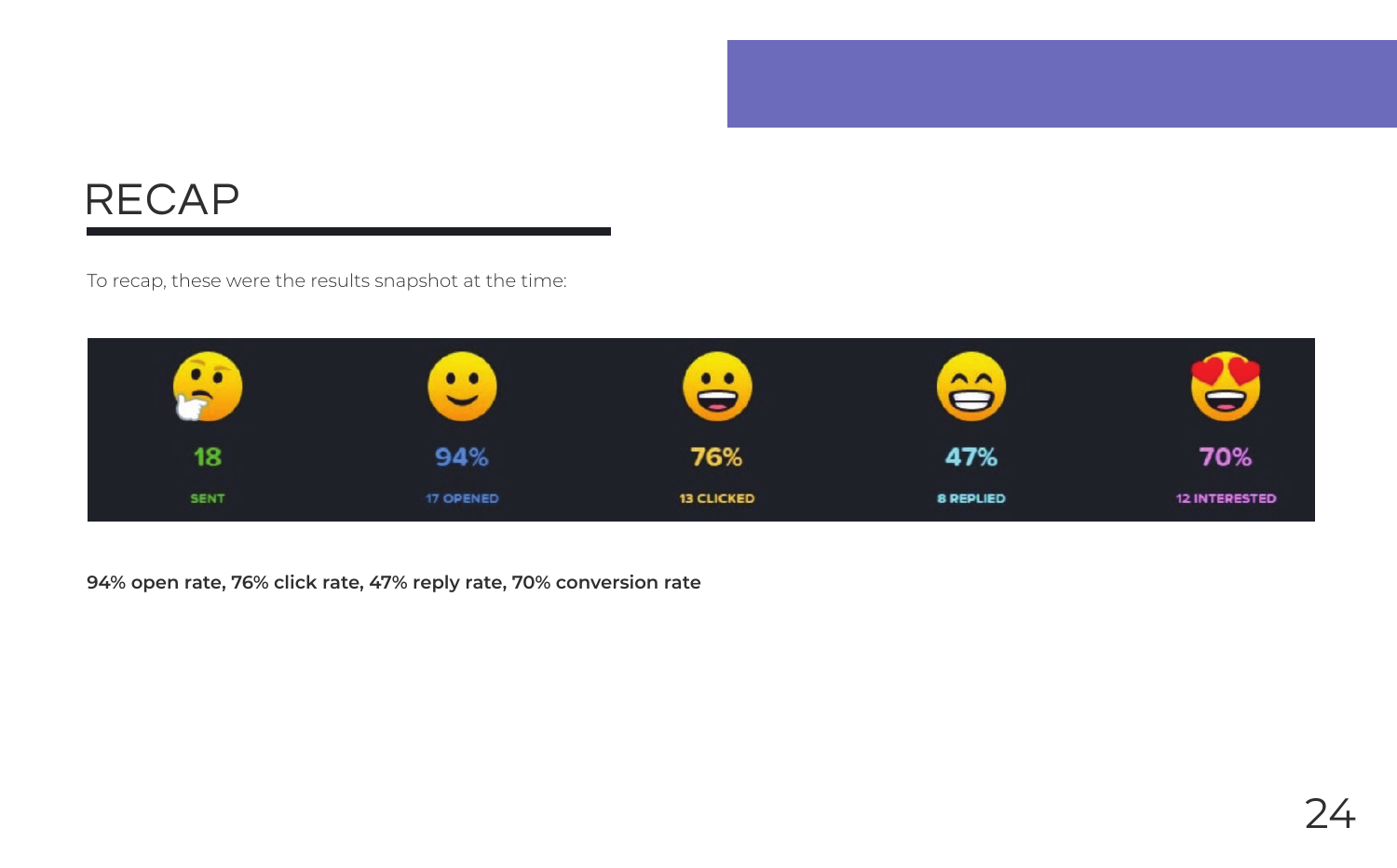## CONCLUSION

Look, if this all sounds confusing, and you're honestly just overwhelmed with the idea of having to come up with all of these messages from scratch, it's gonna be okay.

At Waylan, we help B2B SaaS companies 4X monthly demos in 90 days without hiring a single SDR.

Here's a bit of our track record:

[SQUAVA] - 6X'd Monthly Demos in 90 Days [V.One] - 4X'd Monthly Demos in 60 Days [WeWyll] - 0% to 20% Cold Email Conversion Rate in 6 Weeks [Waylan] - 3X'd & 2X'd Monthly Demos in 60 Days Respectively

Our clients have been featured on TechCrunch, Yahoo and Entrepreneur.com

If you need help landing 30+ Demos/month/seat through outbound, apply to work with us here: **https://www.waylanconsultinggroup.com/quiz** 

If you're not sure, you can watch our in-depth thesis video here (49 minutes of heat): **https://www.waylanconsultinggroup.com/thesis**